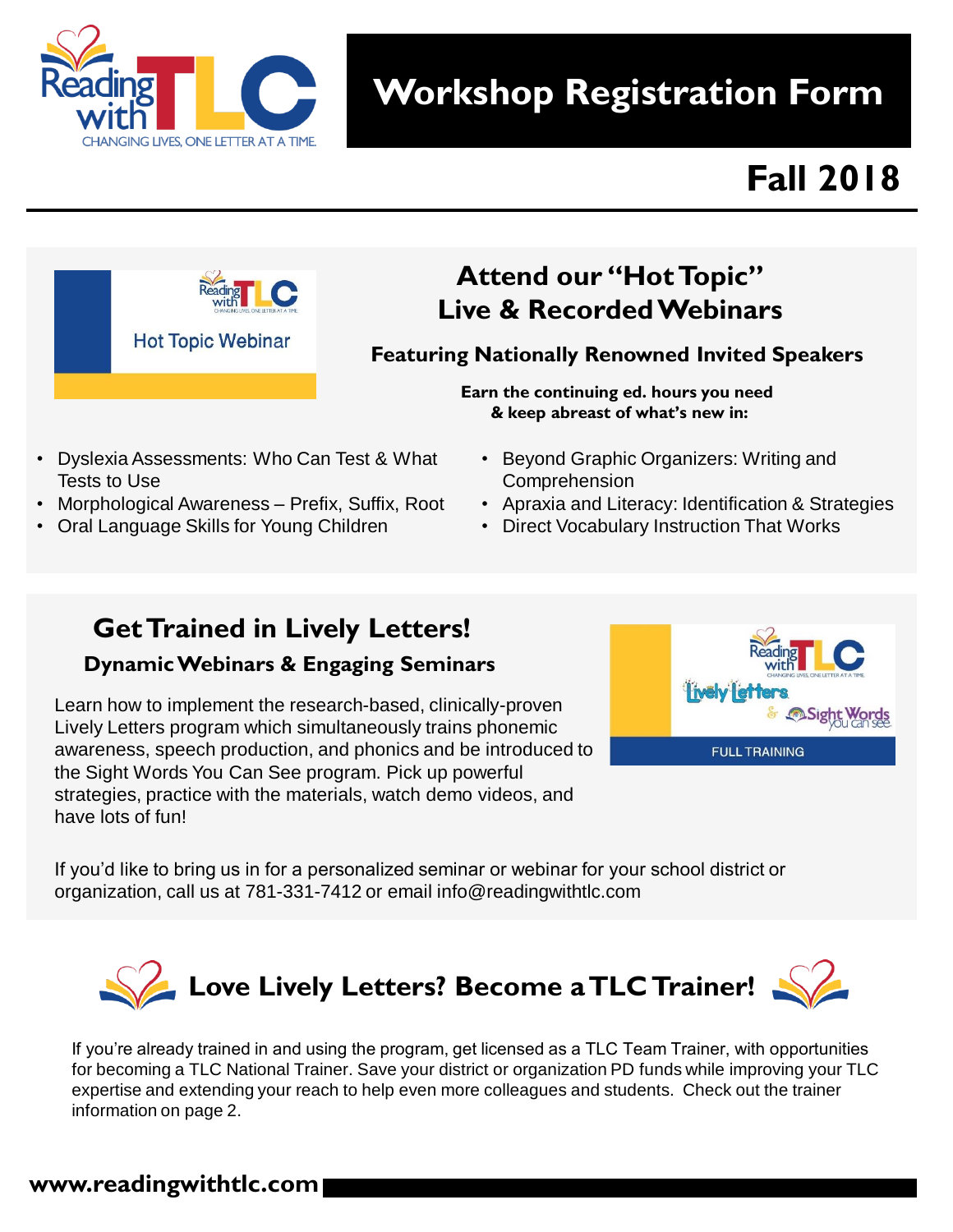### **Choose events (and material options) from pages 2-3, then fill out page 4**

# **Full Trainings in Lively Letters**

#### **Presented by Authors, Nancy Telian and Penny Castagnozzi unless indicated otherwise**

**MATERIALS OPTIONS FOR FULL TRAININGS:** While choosing a training, attendees are advised to choose one of the materials options below (at least the Lively Letters Basic Set) or bring those they own, to refer to and use during the trainings, and in order to implement the program afterward. Materials ordered with registration are discounted and include shipping fees to U.S. Bundle contents are listed on page 3. If you prefer a larger bundle, contact us prior to registering to get your discount.

**CREDITS**: 6.5 Continuing Ed. Hours for all and ASHA CEUs for SLPs

#### **Reading with TLC Lively Letters Full Training Seminars (for PreK & up)**

#### **October 30, 2018 Needham, MA Sheraton Needham Hotel 8:30am – 4:00pm**

(Required) Select your seminar package and date. All fees are U.S. and include S & H to U.S.

| <b>S180 with Lively Letters Basic Set</b> |  |
|-------------------------------------------|--|
|-------------------------------------------|--|

 $\Box$  \$322 with Standard Bundle

 \$297 with PreK Standard Bundle  $\Box$  \$70 with no materials; I'll use my own

## **Reading with TLC Lively Letters Full Training Live & Recorded Webinars (for PreK & up)**

All who register can watch live and will receive the recording the day after the event. The recording will be available one week following the live event. Credits awarded only to those watching the live event.

**October 16-17, 2018 6:00pm – 9:30pm**

**December 11 & 18, 2018 6:00pm – 9:30pm**

(Required) Select your seminar package and date. All fees are U.S. and include S & H to U.S.

\$160 with Lively Letters Basic Set

□ \$302 with Standard Bundle

 $\Box$  \$277 with PreK Standard Bundle  $\Box$  \$50 with no materials; I'll use my own

# **Training of the TLC Trainers**

This training is for those already fully trained in & using the Lively Letters Program.

**CREDITS**: 11.5 Continuing Ed. Hours for all & ASHA CEUs plus 5 CMHs for SLPs

\$195 Includes PowerPoint presentations, presenter notes & ancillary materials, and the TLC Team Trainer license to present free trainings to colleagues. Team trainers who've gained experience and the desire to take their career to the next level can later apply to become a National TLC Trainer, which provides the license to earn fees to present the seminars.

## **Save the date! Live Webinar Jan. 25-26, 2018 Registration Opens Soon!**

PPROVED PROVIDER

The Massachusetts Speech-Language-Hearing Association is approved<br>by the Continuing Education Board of the American Speech-Language-<br>Hearing Association (ASHA) to provide continuing education activities<br>in speech-language

**www.readingwithtlc.com**





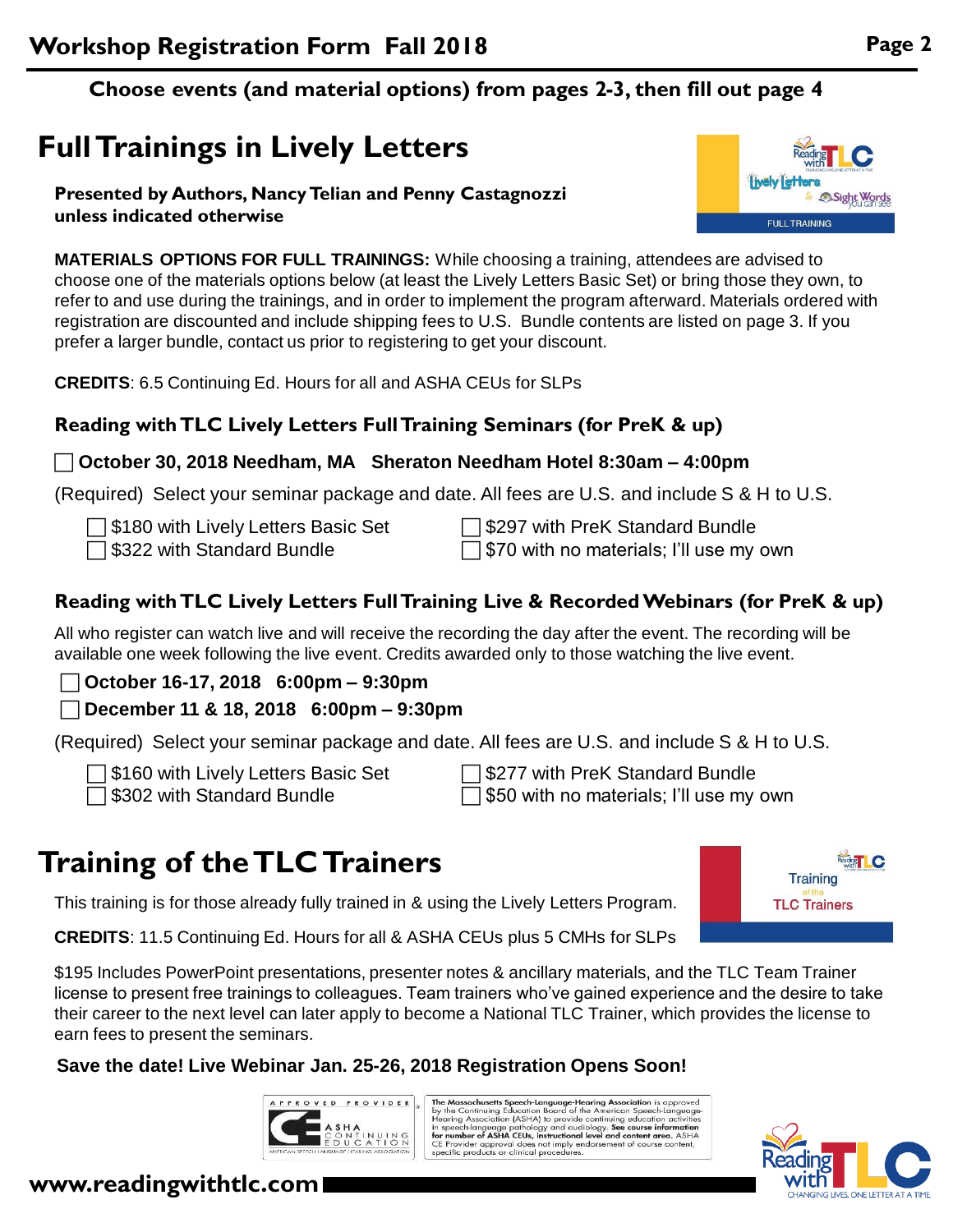**Choose events (and material options) from pages 2-3, then fill out page 4**

# **Free Overviews – Recorded Webinars**

**Want to earn a certificate of attendance while watching us presenting instructional overview webinars? Visit out website to find:** 

- **FREE Reading with TLC Lively Letters Overview**
- **FREE Lively Letters Phonics App Informational Showcase**

## **Hot Topics! Live & Recorded Webinars by Renowned Speakers**

**All Hot Topic webinars offer live attendance. Registrants also receive a recording that offers personal viewing for 1 month from the date of the live event. Attendees can earn Continuing Ed. Hrs. (CMHs for SLPs).**

 **Oct. 22 7pm-9pm EST** Magic of Morphology: Prefixes, Suffixes, and Roots by Nancy Telian \$30 **Nov. 1 6:30pm-8:00pm EST** Building Oral Language in Young Children by Suzanne Ducharme \$30 **Nov. 29 7:00pm-8:30pm EST** Beyond Graphic Organizers: Writing & Comprehension by Charles Haynes \$30 **Dec. 12 6:30-8:00pm EST** Apraxia and Literacy: Identification and Strategies by Lynn Carahaly \$30 **Dec. 19 7:00-9:00pm EST** Direct Vocabulary Instruction That Works by JoAnn Lense \$30

## **Hot Topics! Recorded Webinars**

**Check our website for details. Attendees can earn Cont. Ed. Hours (CMHs for SLPs).**

 **Dyslexia: Myths, Facts, and Intervention, by Marianne Nice \$30 Dyslexia: Who Can Assess & What Tests to Use by Marianne Nice \$30**



thwalytietters



**Lively Letters Basic Set (\$122.99 value)** Lively Letters Boxed Cards & Manual



**Reading with TLC Standard Bundle (\$319.93 value)** L.L. Basic Set, Sight Words You Can See Personal-sized Set, Let's Practice Reading with TLC Reproducible workbook, Lively Letters Character Songs CD, Plain Letter Cards, 6 Lively Letters Mini Cards, 6 Plain Letter Mini Card Sets



**Lively Letters PreK Standard Bundle (\$293.93 value)** L.L Basic Set, Plain Letter Cards, Lively Letters Uppercase Book, Lively Letters Reproducible Coloring/Activity Book, Lively Letters Character Songs CD, 2 Lively Letters Mini Cards, 2 Plain Letter Mini Card Sets